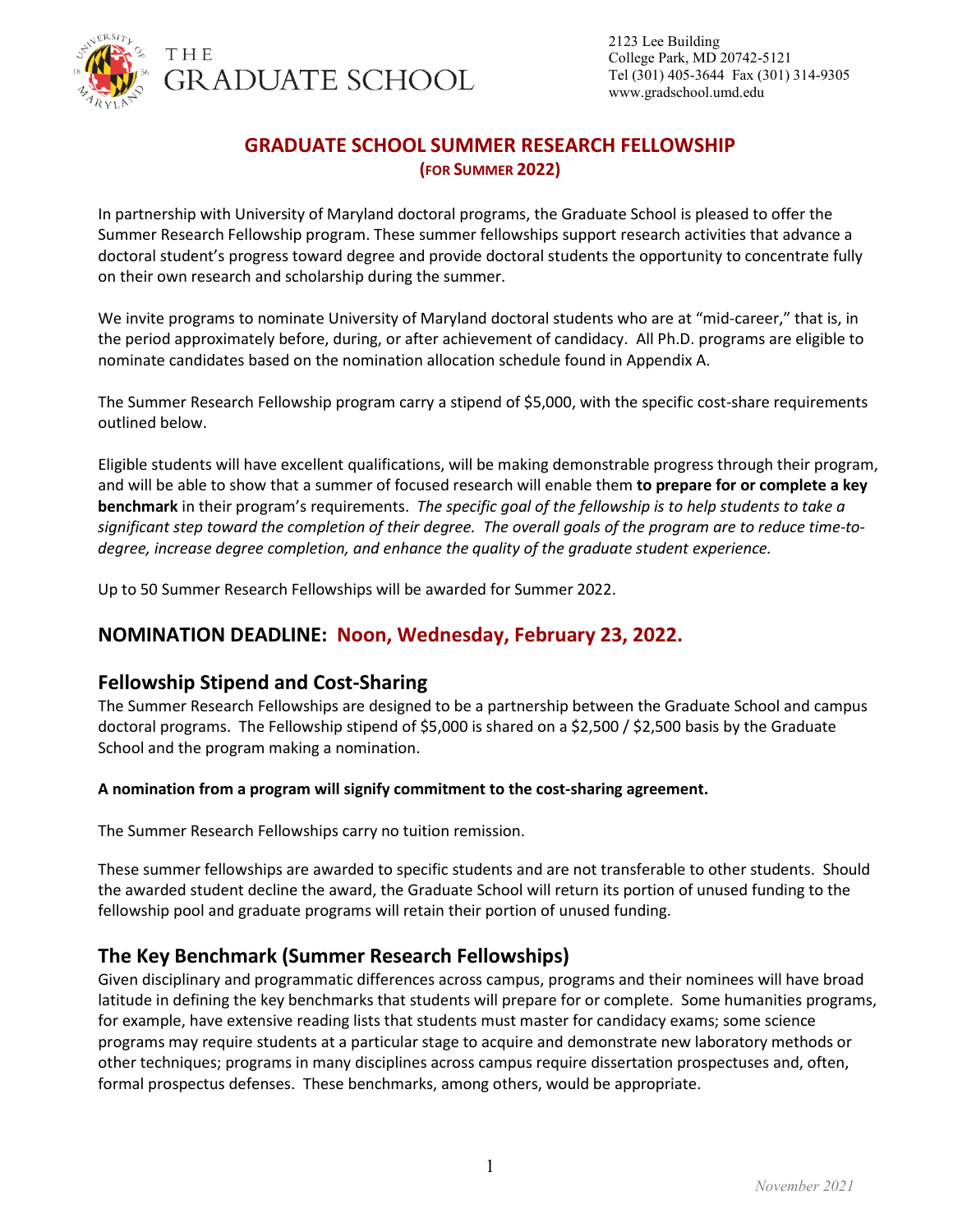## **Eligibility**

The Summer Fellowship Programs support students who are at "mid-career," that is, in the period approximately before, during, or after achievement of candidacy. Normally, students applying for the Summer Research Fellowship are not at the dissertation writing stage and will have plans to graduate after August 2023. Students who are nearing graduation with plans to graduate by August 2023 should consider the Semester Dissertation Fellowship.

A student may not be nominated concurrently for the Summer Research Fellowship and the Summer Internship Fellowship in the same award year.

Students may receive the Summer Research Fellowship only one time. Fellowships may not be deferred.

The Summer Research Fellowships are designed to fully support students over the summer.

- Teaching assistants and administrative assistants will not be eligible to teach or work during the summer of the award.
- Research assistants who must be in the lab to do their project must be relieved of lab duties that are not related to their research.
- The Summer Fellowship funding does not supplement a student's graduate assistantship stipend. The Summer Fellowship funding replaces the student's summer stipend or salary.

### **Fellowship Selection Process**

The Graduate School's Fellowship Selection Committee, representing academic disciplines from across the campus, will evaluate the nominations.

For the Summer Research Fellowship, selection decisions will be reached on the basis of the student's outstanding qualifications, the significance of the student's scholarship or research, the quality and feasibility of the proposed plan, and the student's timely progress through the program.

It is expected that the cohort of awardees will reflect the University's commitment to diversity.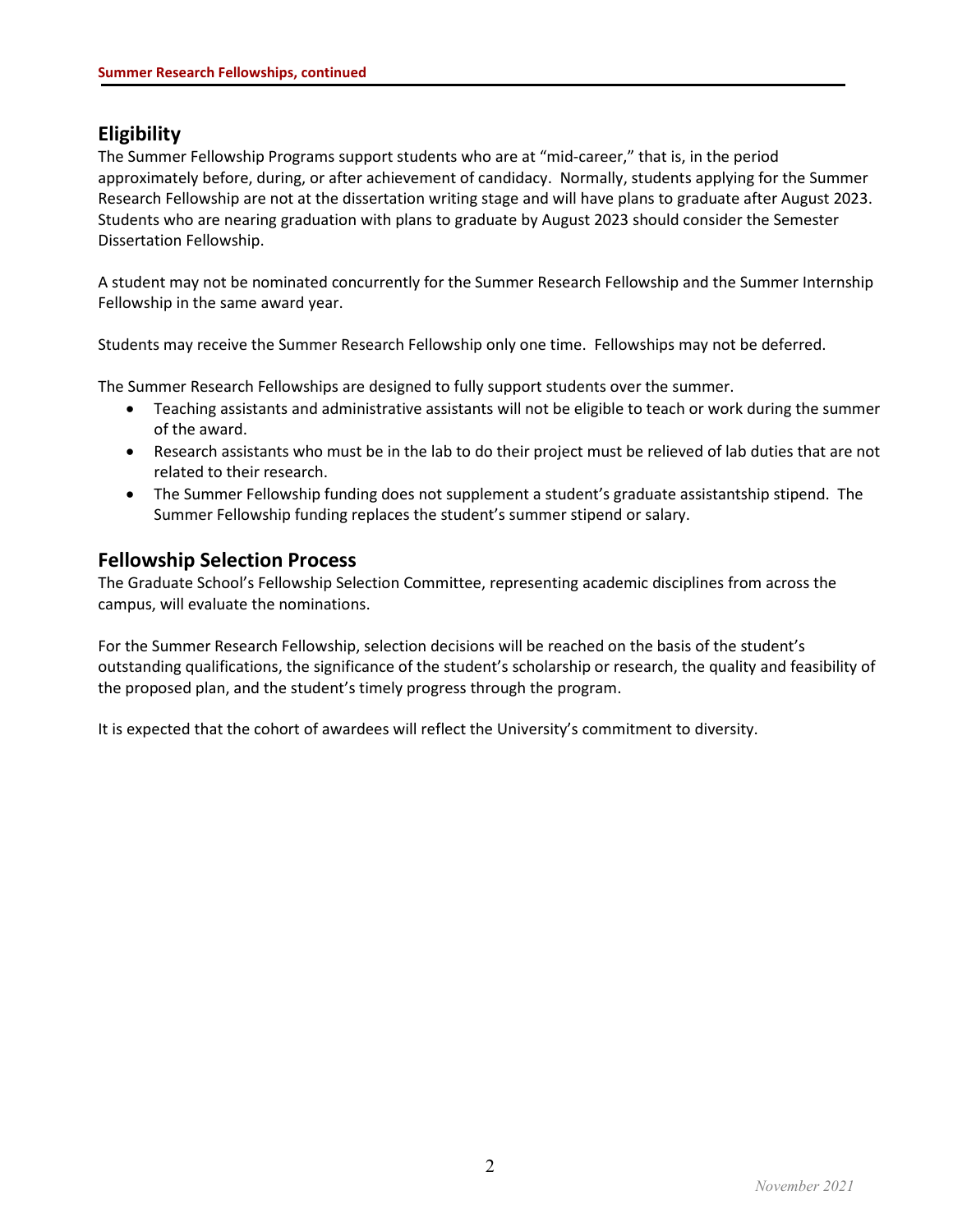### **Nomination Packages**

All Ph.D. programs are eligible to nominate candidates for the Summer Research Fellowship. Based on the 3 year average of degrees conferred, a nomination allocation schedule has been prepared and can be found in Appendix A. Please note, specializations and/or concentration areas within a degree program are not considered to be separate programs.

In making nominations, programs are urged to consider the University's commitment to diversity.

#### **Summer Research Fellowship Nomination packages**

- 1. The Summer Fellowship Nomination Cover Sheet [\(found here\)](https://gradschool.umd.edu/sites/gradschool.umd.edu/files/uploads/Awards/Guidelines/summer_fellowship_cover_sheet_2022.pdf).
- 2. A specific proposal, authored by the nominated student and no more than two pages, stating:
	- a) the nature of the research to be accomplished during the summer;
	- b) a plan for its execution;
	- c) the specific benchmark(s) that this award will enable the student to meet; and
	- d) a clear indication of how the summer project fits within the program's timetable for completing graduation requirements
	- \*\* Students are asked to write for an educated lay audience
- *3.* A **letter from the student's advisor** or the major professor that addresses the student's outstanding qualifications, the significance of the student's scholarship or research, and the student's timely progress through the program
- 4. A **questionnaire completed by the Director of Graduate Studies** [\(found here\)](https://gradschool.umd.edu/sites/gradschool.umd.edu/files/uploads/Awards/Guidelines/dgs_questionnaire.pdf). We ask the Director of Graduate Studies to complete this questionnaire in order to better inform the committee about disciplinary and programmatic differences. (*If the student's advisor is also the Director of Graduate Studies, the Program/Department Chair should complete the questionnaire)*.
- 5. The student's curriculum vitae (no more than two pages)

Programs must assemble the above materials in a single PDF file and submit to the Graduate School Awards System at [apps.gradschool.umd.edu/GSAwardsSystem/.](http://apps.gradschool.umd.edu/GSAwardsSystem/)

Students should be made aware of any internal departmental deadlines.

### **Reporting**

At the end of the summer, the Summer Research Fellows will be asked to submit a one-page overview of the progress made on their summer project.

### **Contact**

Please direct questions to Robyn Kotzker in the Office of Funding Opportunities [\(rkotzker@umd.edu](mailto:rkotzker@umd.edu) / 5-0281).